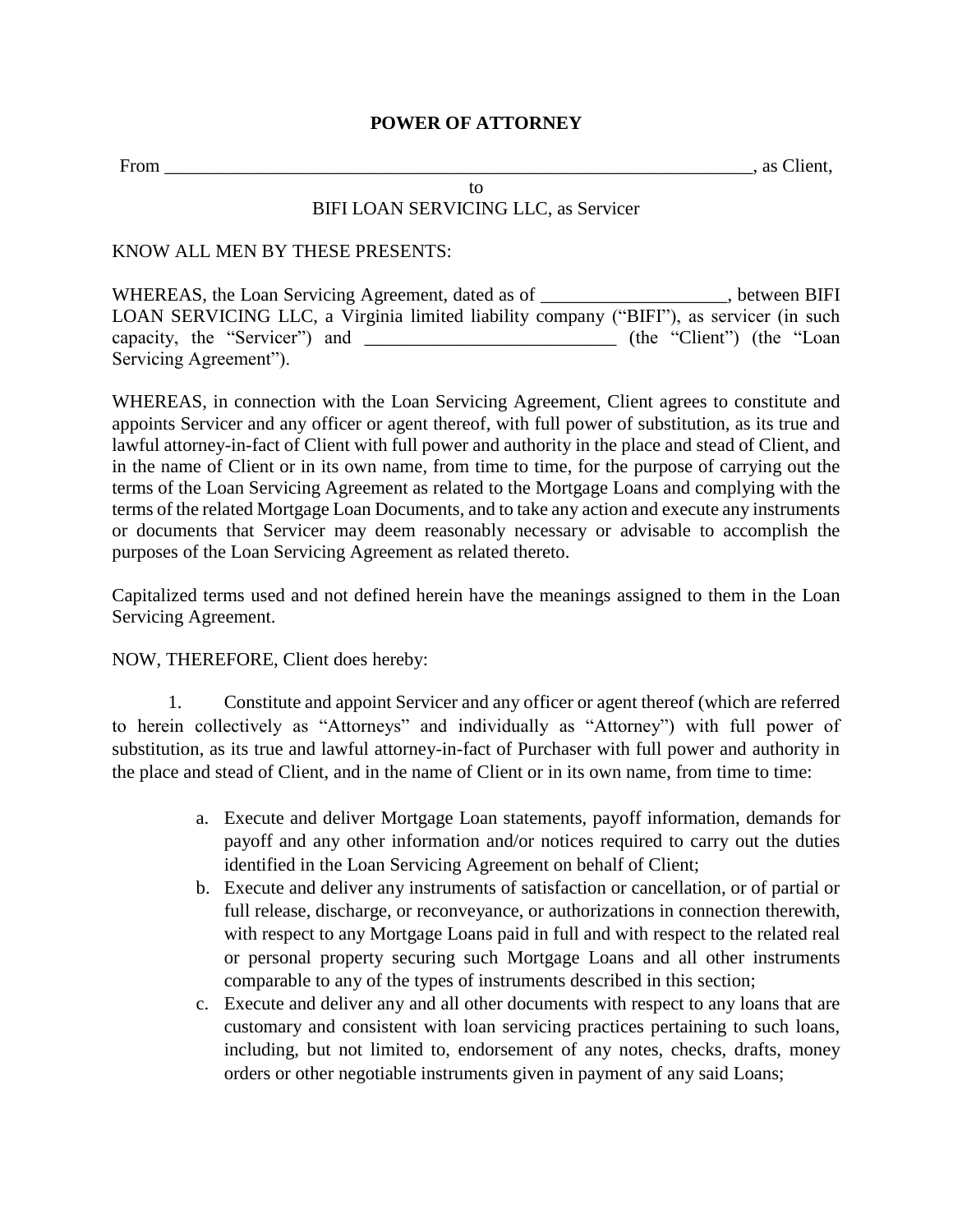- d. Execute and deliver, on behalf of Client at Client's expense, any and all financing statements, continuation statements and other documents or instruments necessary to maintain the lien on each Mortgaged Property and related collateral;
- e. Execute and deliver any modifications, waivers (including, without limitation, waivers of any late payment charge in connection with any delinquent payment on a Mortgage Loan), consents, amendments, discounted payoff agreements, forbearance agreements, cash management agreements or consents to or with respect to any documents contained in the related Servicing File;
- f. Institute and prosecute judicial and non-judicial foreclosures, suits on promissory notes, indemnities, guaranties or other Mortgage Loan Documents, actions for equitable and/or extraordinary relief (including, without limitation, actions for temporary restraining orders, injunctions, and appointment of receivers), suits for waste, fraud and any and all other tort, contractual and/or other claims of whatever nature, and to appear in and file on behalf of Client such pleadings or documents as may be necessary or advisable in any bankruptcy action, state or federal suit or any other action;
- g. To accomplish any required duties as contemplated by Section 11 of the Loan Servicing Agreement;
- h. Take title in the name of Client (in proportion to its interest in the Loan) to any real property upon foreclosure or delivery of a deed-in-lieu thereof; and
- i. Communicate with any of Client's predecessors in interest and to receive from such predecessors in interest any and all documents, instruments or other writings necessary to exercise the powers granted hereby.

2. Notwithstanding and foregoing or any other provision contained herein, Servicer may not, without the consent of the Client, waive, modify or vary any term of any Mortgage Loan, consent to the postponement of any such term or in any manner grant indulgence to any Mortgagor. The Servicer must first obtain the written consent of the Client to the extent that the actions of the Servicer (a) result in any reduction or forgiveness of any amounts owed to the Client under the relevant loan document, (b) reduce the monthly payment due under any loan document, (c) waive or (re)capitalize unpaid Servicing Advances, (d) modify the monthly payment to an interest only payment for a period in excess of six (6) months, or (v) in connection with a sale of the Mortgaged Property, accept a payoff that is less than what is owed under the applicable loan documents. Consistent with the foregoing, the Servicer may in its discretion (i) waive any late payment charge, and (ii) extend the due dates for payments due on a Mortgage note for a period not greater than thirty (30) days.

3. Effective Date and Duration: The powers and authority of the Servicer as attorneyin-fact herein granted shall commence and be in full force and effect from the date this Power of Attorney is executed, and such rights, powers and authority shall remain in full force and effect thereafter until the termination of the Loan Servicing Agreement.